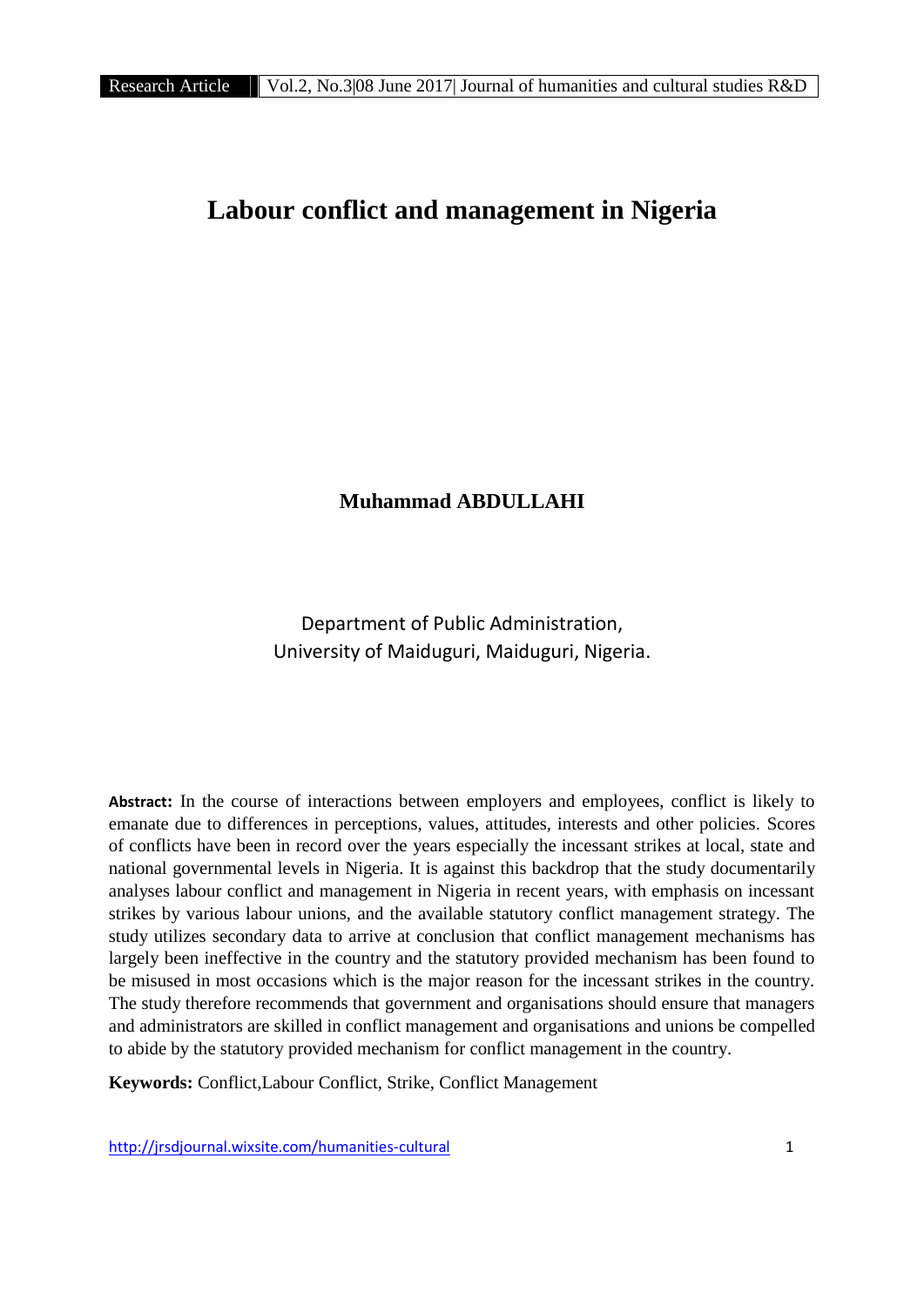#### **Introduction**

Organisations exist to attain certain crucial developmental objective, which may be in the form of service provision, profit maximization, production of goods and services, etc. Such obligations are attained with both human and material resources utilised efficiently and effectively. In the course of this, conflict is inevitable because of the coming together of people with different attitudes, beliefs, personalities, values, ideologies or interests. Therefore, conflict is a phenomenon attributed to all human groups, group activities and interactions between and among workers largely believed to have a devastating effect on production, success or development of an organisation or business entity.

Nigerian public and private organisations have over the years witnessed scores of conflicts which slows its phase as a result of strikes, protests, or other misunderstandings and efforts towards curtailing such menaces are observed to exist in many occasions, but remained unabated and continue posing negative challenges to growth and development of organisations. Therefore, if conflict is not properly managed, increase in productivity or success cannot be attained.

It is against this backdrop that the study critically analyses labour conflict issues in Nigeria and the available management techniques with emphasis on recent conflict records especially documented strikes across the various states in Nigeria.

#### **Conceptual Issues**

Labour refers to workers of all grades (skilled or unskilled) who are engaged in gainful employment, while management refers to employers of labour. As long as a nation remains industrialised, there is bound to be interaction between workers and management and between workers and government. In the event of disputes, there exists an avenue of interaction between workers, management and government (Aminu, 2001).

Conflict is defined as a clash between individuals arising out of a difference in thought process, attitudes, understanding, interests, requirements and even sometimes perceptions. It results in heating arguments, physical abuses and definitely loss of peace and harmony (MSG, 2017). Conflicts are inevitable part of employment relationship. The objective of public policy has in this century constantly been managing conflict and promotion of sound labour relations by establishing or allowing for a system for effective prevention and settlements. Conflicts can be curtailed through conciliation, mediation, arbitration other specialised labour adjudications (ILO, 2017).

Labour conflict is the dispute between an employer and / or group of employees. It includes any type of conflict which takes place within a workplace or among workers and / or managers (Honeyman, 2013). Industrial conflict includes the total range of behaviour and attitudes that express opposition and divergent orientations between industrial owners and managers on one hand, and working people and their organisations on the other (Kornhauser & Ross, 1954; Aminu, 2016).

International Labour Organisation (2002) summarized it thus: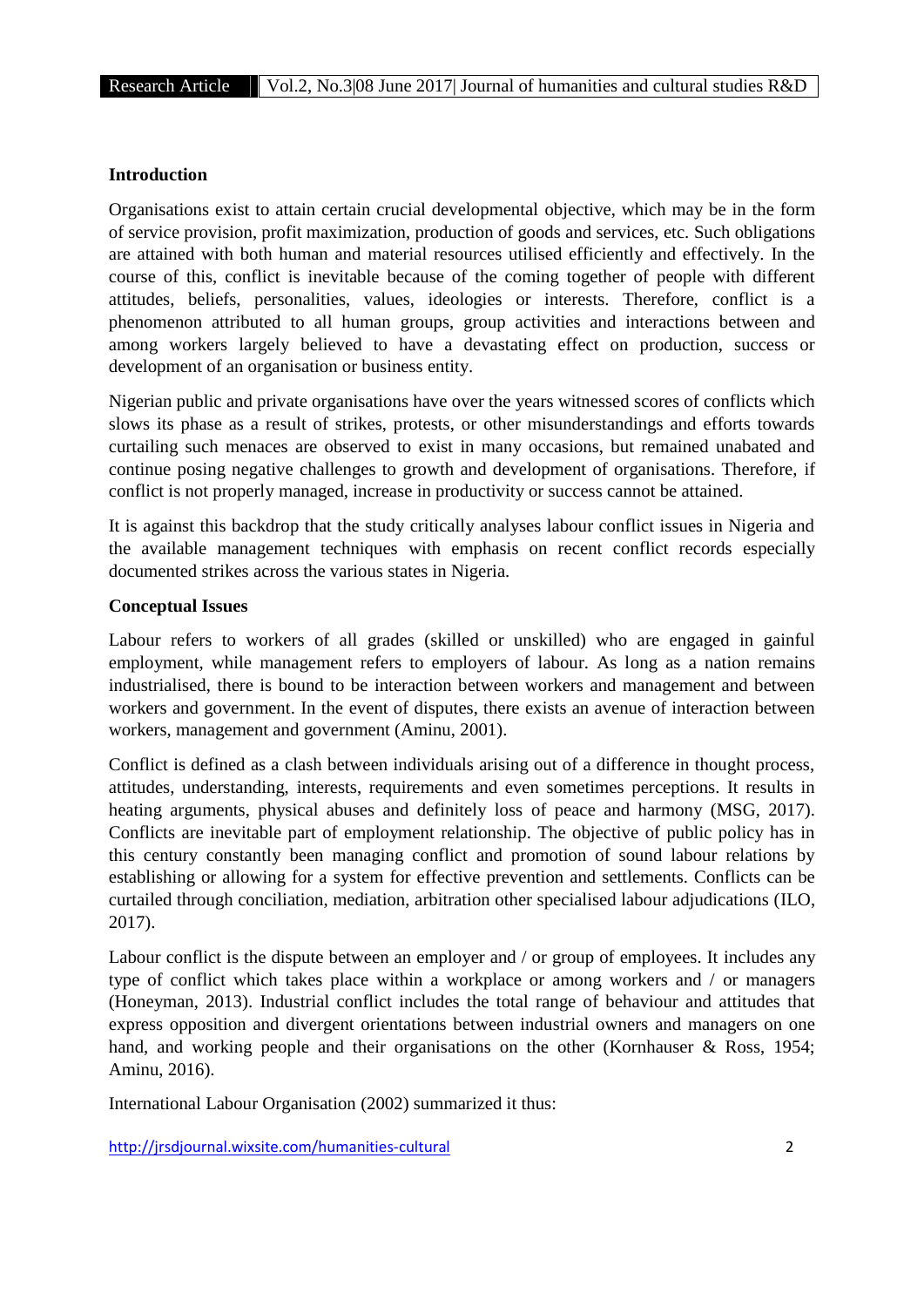Labour conflict is a state of disagreement over a particular issue or group of issues, over which there is conflict between workers and employers, or about which grievance is expressed by workers or employers, or about which workers or employers support other workers or employers in their demands or grievances.

Conflict management involves the steps undertaken to prevent the conflict at the right time and also helps to resolve it in an effective and smooth manner. Through conflict management, one actually finds out the best possible events which can start a conflict and tries his levelbest to avoid them (MSG, 2017). The primary purpose of conflict management is to arrest the expansion and escalation of conflicts and create a structure and conditions which would be conducive to realizing beneficial consequences (Bercovitch, 1954; Farouq, 2004). Schmidt and Tannenbaum (1960) note that the ability of management to deal effectively with organisational conflict depend on its ability to diagnose and understand differences and to select appropriately from a variety of conflict resolution techniques.

### **Model**

Models of labour relations vary from country to country and based on contexts. However, some countries just copy the models of others. In some instances, modifications are made to suit a particular environment. In Nigeria, typical Modified Classical Model is found suitable and has been in use since after Civil War till date. The model is a modification of Classical Model. Here, the government intervenes in activities of unions with respect to collective bargaining.

### **Labour Conflict in Nigeria**

Generally, conflicts is Nigerian workplace as far as labour issues are concerned are caused by several factors including, poor working conditions, abnormality in salaries and wages, complicated rules and regulations, delay in promotion, discrimination against minorities, favouritism, management attitude towards change, complicated compensation plans, unlawful dismissal of employees, claim of bonus, poor management system, inappropriate implementation of fringe benefits, government policies, etc. These problems usually frustrate workers and leads to incessant disagreements whichculminate into the customary last resort, strike action.

Labour conflict in Nigeria has always ended up in strike actions as internal mechanisms seem to be ineffective and external mechanisms being sidelined. Strike actions has been in record in almost all republics, fueled prominently by Nigerian Labour Congress (NLC), Academic Staff Union of Universities (ASUU), Academic Staff Union of Polytechnics (ASUP), Association of Resident Doctors (ARD), Nigerian Medical Association (NMA), Petroleum and Natural Gas Senior Staff Association of Nigeria (PENGASSAN), Nigerian Union of Petroleum and Natural Gas Workers (NUPENG), etc. Their actions severely affect the lives of citizens as it sees the hibernation of schools, scarcity of fuel, cost rise in price of goods and services, difficulty in access to healthcare services, amongst others.

Latest instances of strike actions in 2016/2017 include the PENGASSAN nationwide indefinite strikes over disagreement with government in 2016 and 2017 (Jeje, 2017); workers strike fueled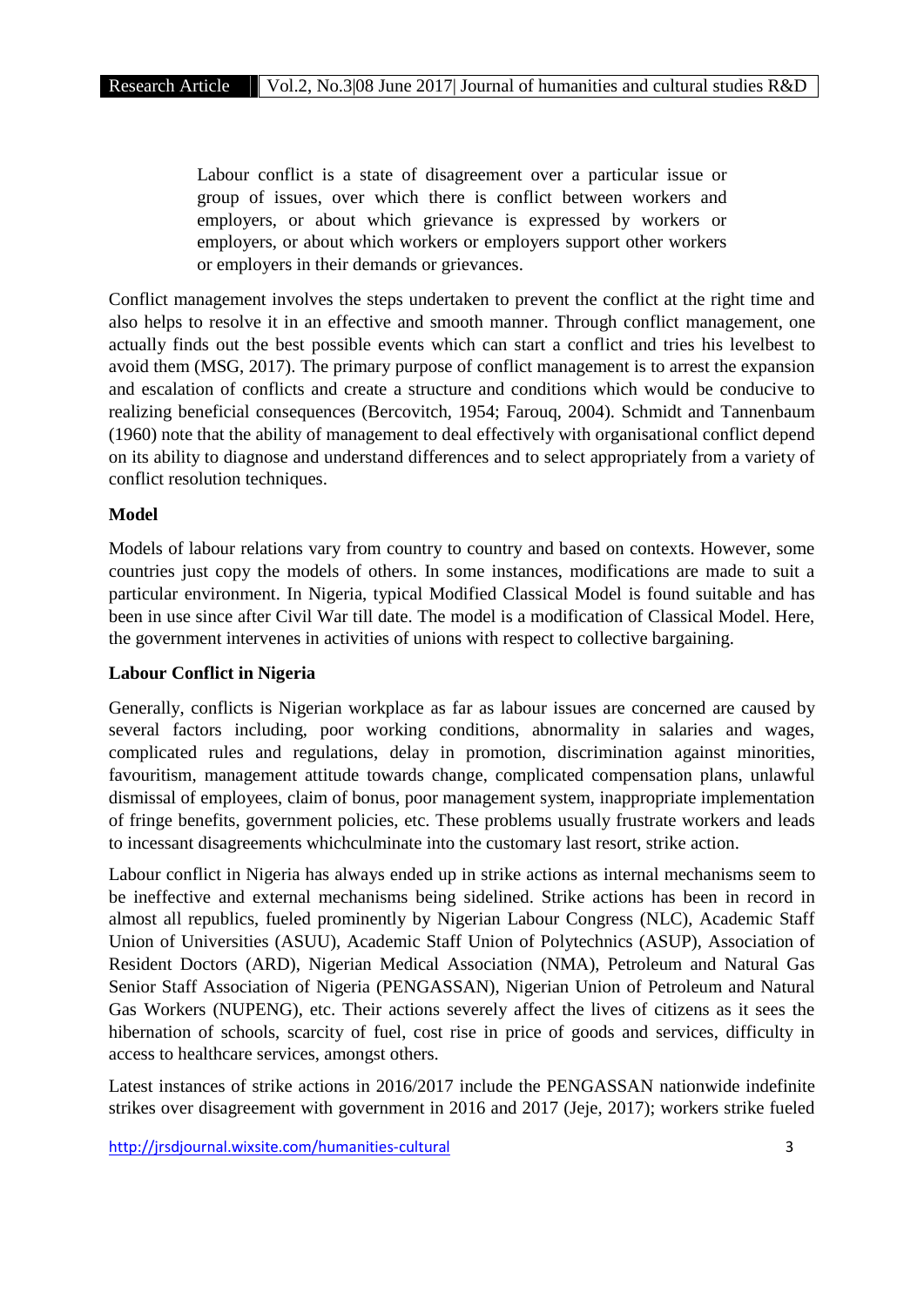by NLC and TUC in Niger state as a protest over deductions in worker's salary in June 2016 (Agunbiade, 2016); Ondo State physicians strike promoted by the association of government general medical and dental practitioners over non-payment of their salaries in August 2016 (Agunbiade, 2016); Labour strike in November 2016 at Osun and Ogun States over non-payment of civil servant's salaries and areas (Daniel, 2016); polytechnic lecturers strikes by ASUP in 2016 because of non-payment of salaries, shortfalls in personnel, unpaid allowances, etc. (Daniel, 2016); ASUU warning strike in 2016 over exclusion in Treasury Single Account, nonfunding of universities revitalization, non-payment of entitlements, etc. (Adebayo, 2016); Health workers nationwide strike stimulated by the Nigerian Union of Health Professionals because of government's inability to address their demands (Okogba, 2017); Nationwide labour strike fueled by NLC because of fuel price hike and electricity tariffs, which also sees NLC officials chasing workers in their offices and closing them down in some states like Edo, Taraba and Imo States (Oluwadare, 2016); Tanker drivers' strike because of Nigerian Ports Authority (NPA)'s order of 10,000 Naira entry sticker permit levy so as to stop NPA from collecting that (Olafamihan, 2016); civil servants strike at Bayelsa State promoted by NLC in 2016 because of salary issues (Ebikabowei, 2016); warning strike by NUPENG in protest against alleged violation of the country's labour laws and anti-workers disposition of the oil companies in December-January, 2016-2017 (Bassey, 2017); local government workers indefinite strike in Kwara and Edo states encouraged by Nigerian Union of Local Government Employees (NULGE) over non-payment of staff salaries for over six months (Agunbiade, 2016); medical doctors strike in Lagos over dismissal of many staff fuel by Association of Resident Doctors in 2016 (Premium Times, 2016).

### **Management of Labour Conflict in Nigeria**

The machinery for the resolution of labour conflict in Nigeria can be internally and externally. Internal mechanisms are collectively negotiated within an organisationas Dlakwa (2016; p23) puts "the hallmark of successful managers lies in their ability to forestall strikes through amicable collective bargaining and sustain industrial harmony through amicable dispute resolution mechanism". On the other hand, external mechanisms are statutory and established by the state. The statutory usually takes over where the state fails.

The Trade Dispute Act of 1990 provides for rancor-free steps to be followed in resolving labour disputes between employers and their employees since January 1976. In the procedure of settlement of trade dispute, according to the Act, where there exist agreed means for the settlement of the dispute independent of the Act, the parties to the dispute shall first attempt to settle the dispute by the means provided for in the agreement. This reflects the policy of the government to encourage the parties to settle their dispute without having recourse to the Act. This policy is further reflected in the Act where it is provided that if any attempt to resolve the dispute fails or there is no agreement between the parties to provide for a mode of settlement of dispute, a mediator will be appointed (Aminu, 2001).

http://jrsdjournal.wixsite.com/humanities-cultural 4 First, there ought to be an agreement between employers and employees so as to demarcate the boundary of operations for each group. Secondly, whenever workers have discovered a breach of law by their employers, they must draw the attention of the employer in writing. The employer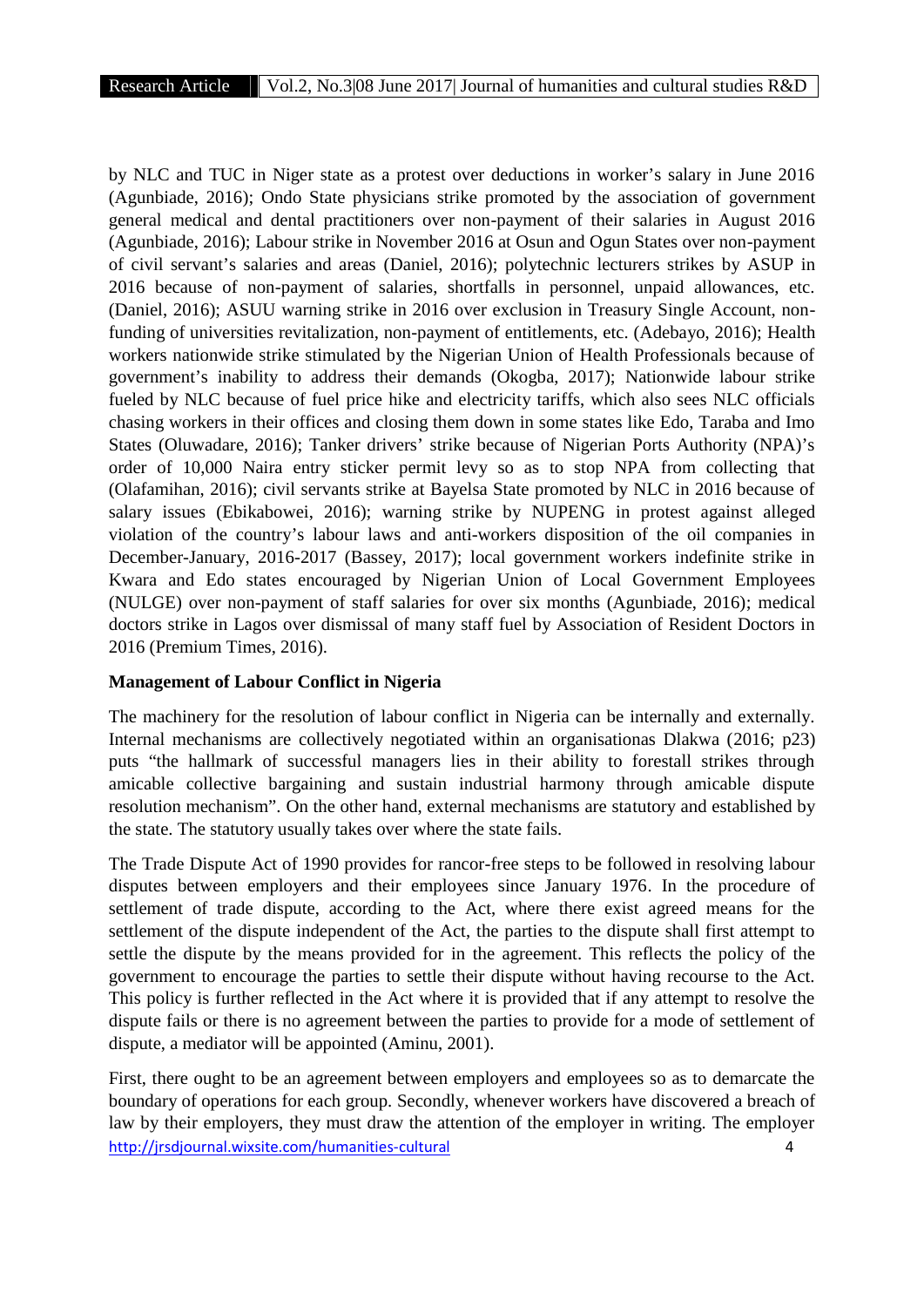would be given reason time to be specified in the letter of notice by the workers within which it should comply with the terms of agreement or give sufficient reasons for the breach of its provisions. Thirdly, if the employer fails to respond satisfactorily respond to the notice served to it by the workers within time specified, the workers are free to take the case to the Minister of Labour for mediation. On receipt of the letter of complaint, the Minister will arrange for a mediation meeting between the management and the representatives of the workers. He would listen to the two disputant groups an take a position, which he will propose to the disputants for resolution of the conflict. Fourthly, if the proposal made by the Minister is rejected by any of the disputants and the matter is not resolved within 14 days of the commencement of the mediation meeting, the workers can formally declare a trade dispute. The workers would fill a prescribed form and submit to the minister, which indicates that a trade dispute has been declared. Fifthly, upon receipt of the trade dispute form the Minister would constitute a reconciliation panel to broker peace between the disputants within 14 days. Sixthly, if the conciliation panel fails to resolve the dispute within 14 days, the dispute would be referred to an Industrial Court for final judgement within 30 days. The decision of the Industrial Court is final and binding on all disputants (Tom & Bazza, 2005; Dlakwa 2016). In spite of all these elaborate conflict resolution mechanisms in Nigeria, workers often engage in strikes, disputes, work stoppages in total disregard of the law.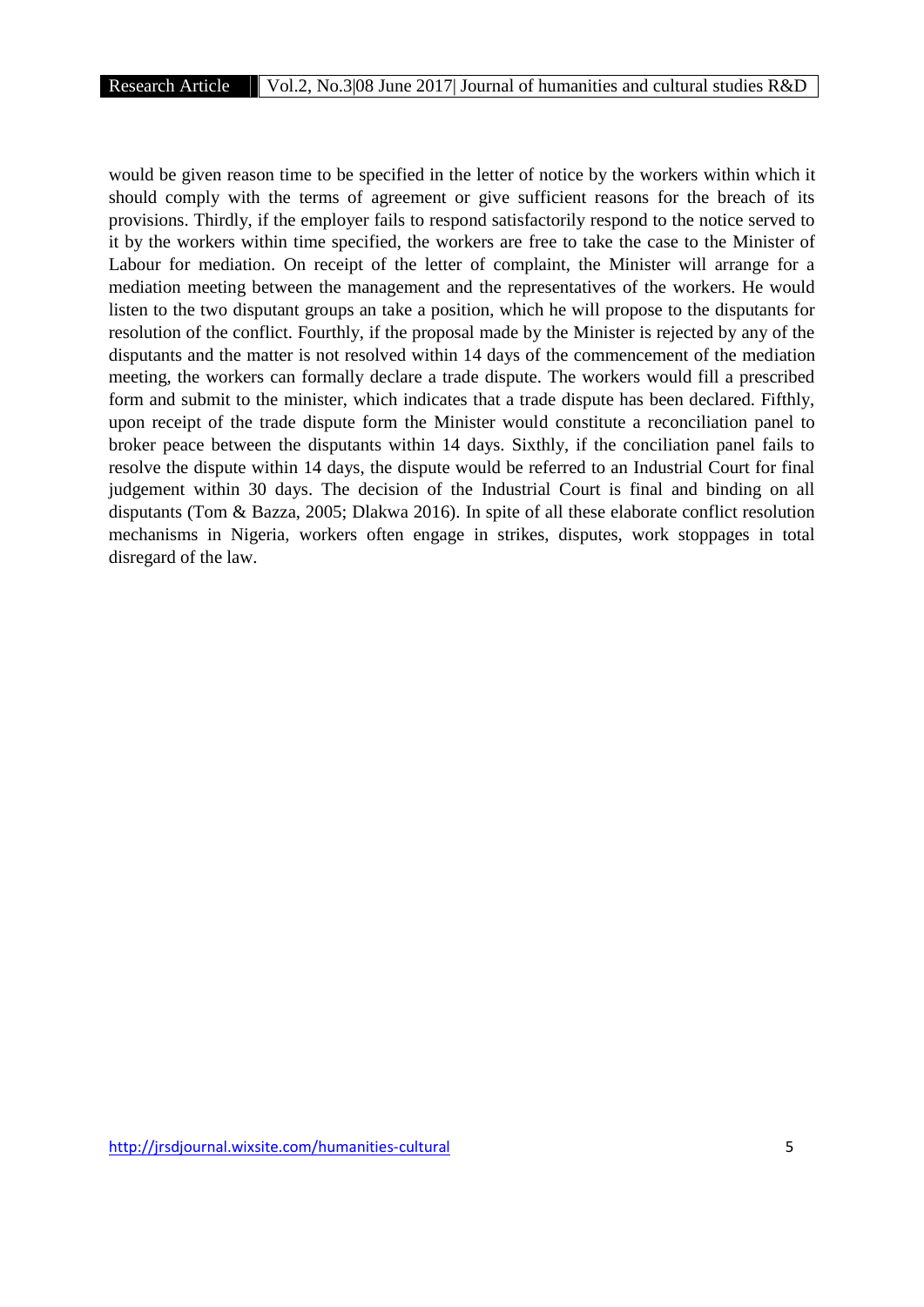Diagrammatically, the procedure can be depicted thus:



National Industrial Court (final and binding)

**Source**: Aminu (2001)

Other more participatory procedures in conflict management include conciliation and mediation or what is known as Alternative Dispute Resolution (ADR) processes are being used to replace formal judicial processes. Aminu (2016) added that ADR is any method of dispute resolution other than formal adjudication such as litigation or administrative proceedings.

Overtime, the conflict management procedure statutory provided for in the country's law has been sidelined, which sees workers go on strike frequently and adopting a different negotiation mechanism when resolving. For instance, the recent ASUU warning strike in 2016was curtailed by serious intervention by Nigerian Senate through its committee on Tertiary Education Trust Fund which sees immediate resolution with agreements on payment of staff entitlements, funding of universities revitalization, exclusion of universities from Treasury Single Account (TSA), amongst others (Adebayo, 2016). The National Association of Resident Doctors strike over dismissal of doctors in Lagos state was resolved with an intervention by Speaker House of Representatives and Nigerian Medical Association. The President also directed Minister of health to resolve the impasse based on the interest of Nigerians (Premium Times, 2016). The NLC, TUC strike in Niger state was called off following the intervention of the Speaker, House of Assembly of the State who assured them all the necessary sums but will be determined with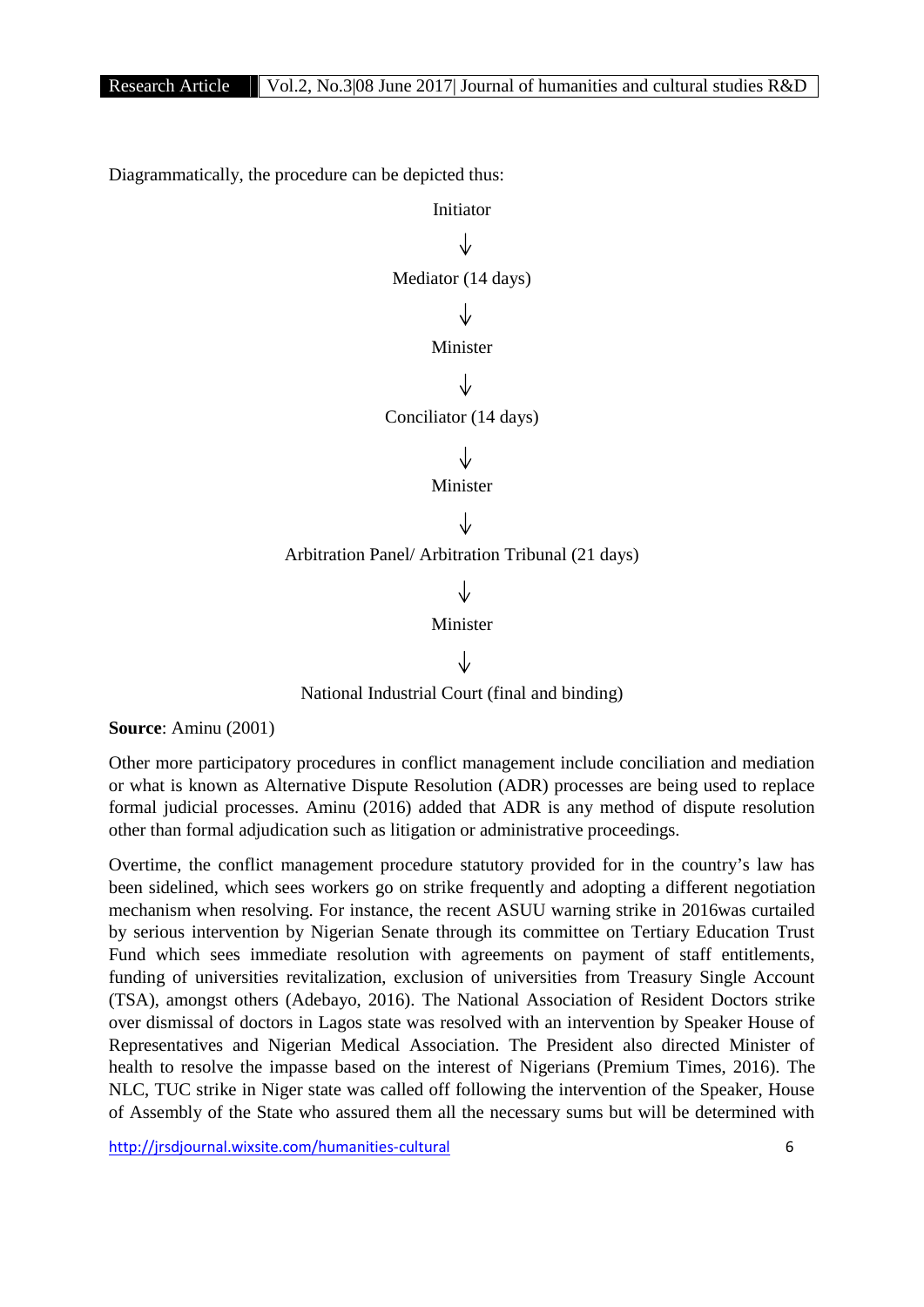the screening of workers (Premium Times, 2016). In Nassarawa State, Isuwa (2016) observed that elders had to intervene in NLC strike action over poor condition of service in the state. The conflicting parties reached consensus and committees were established because of those respected elders' intervention.

However, there are still few instances where government intervene but through the Minister of Labour. For instance, NLC's nationwide strike because of fuel price hike and electricity tariff was called off due to intervention by federal government through the Labour Minister, Chris Ngige, in 2016 (Soriwei, 2016). This was also followed by protests in support of the federal government's decision by several Civil Society Organisations. It was done to restructure the operational modalities of the Joint Venture Cash Call especially in view of the low oil prices. In addition, PENGASSAN and NUPENG strike over disputes as a result of indiscriminate sack of workers without benefits and refusal to allow workers to join union was suspended due to intervention by Minister of Labour(Premium Times, 2017).

## **Conclusion**

From the foregoing, it is obvious that labour conflict is persistent in Nigeria and has led to incessant strikes by labour unions and other affected groups. The study concludes therefore that it is as a result of ineffective conflict management in the country as well as increasing overwhelming demands and aspirations of people. The statutory provided mechanism for labour conflict resolution is also in most cases not being followed.

### **Recommendation**

The study recommends that government and organisations should ensure that managers and administrators have adequate conflict management skills so as aid curtailment of labour conflict. The statutory provided procedure should also be adhered to so as give law a chance rather than embarking on incessant strikes at a go.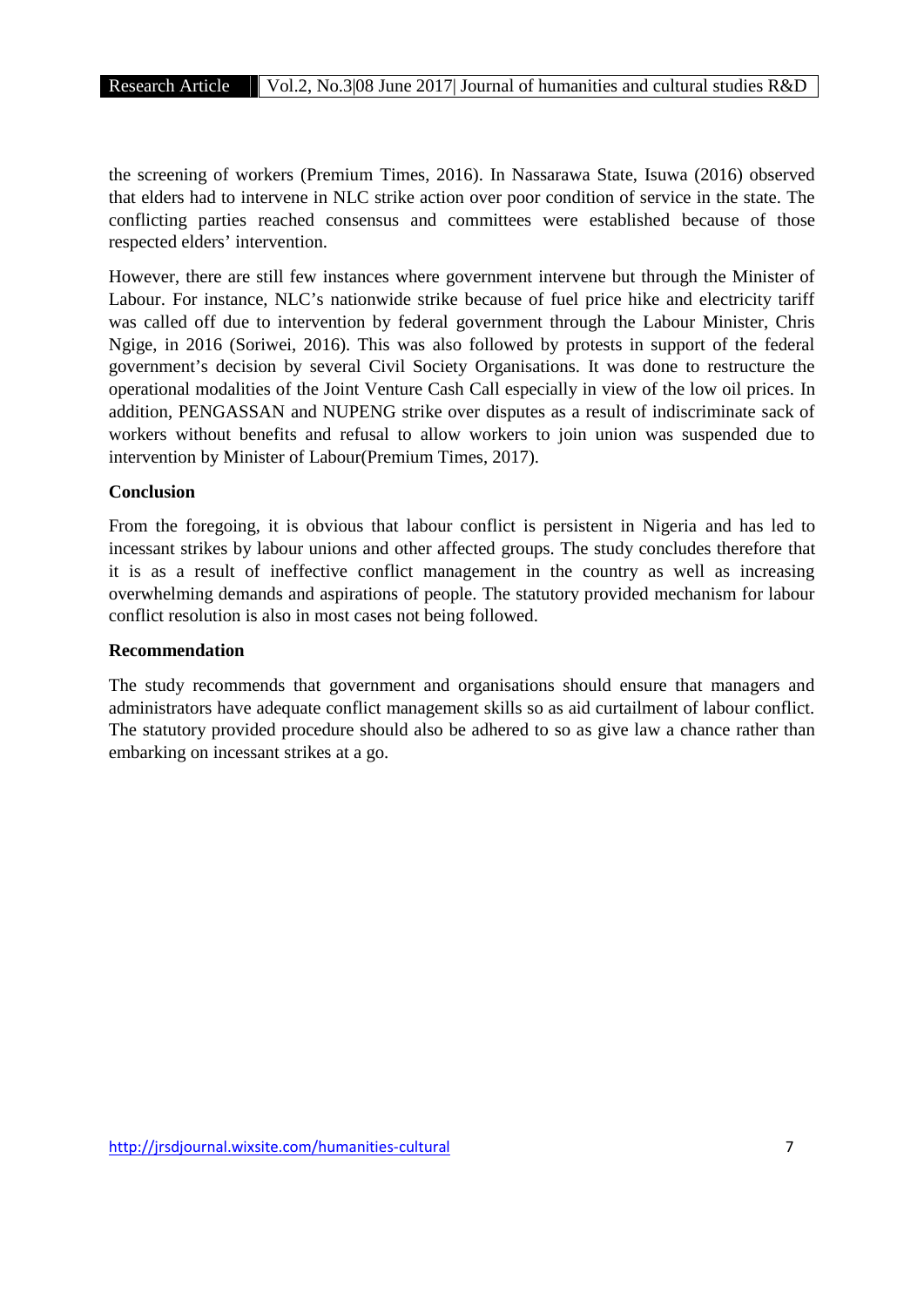#### **Reference:**

- 1. Adebayo, H. (2016, May  $22<sup>nd</sup>$ ). ASUU strike continues as Senate meeting is deadlocked. *Premium Times.* http://www.premiumtimesng.com/news/headlines/215985-asuu-strike continues-senate-meeting
- 2. Agunbiade,  $Y$ . (2016, August  $3<sup>rd</sup>$ ). Strike, protest. http://www.informationng.com/tagstrike
- 3. Aminu, A.A. (2001). *Labour management relations in Nigeria.* Maiduguri, Nigeria: Premier Communications Limited.
- 4. Aminu, A.A. (2016). *Labour-Government conflicts in Nigeria.* Deutschland, Germany: Lambert Academic Publishing.
- 5. Daniel, D. (2016). Strike. *Information Nigeria.*http://www.informationng.com/tag/strike
- 6. Dlakwa, H.D. (2016). *Applied management in healthcare organisations.* Lecture Module, Department of Public Administration, University of Maiduguri, Maiduguri, Nigeria.
- 7. Ebikabowei, I. (2016, May 19<sup>th</sup>). Strike returns negotiation table.*Today Nigeria*. http://www.today.ng/news/nigeria/124330/strike-return/negotiation-table-forfeit-pay dickson-tells-workers
- 8. Farouk, U.B. (2004). *Management of pastoral-agricultural conflict in Zamfara State, Nigeria.* Unpublished Ph.D. Dissertation. Department of Sociology, Bayero University, Kano.
- 9. Isuwa, S. (2016). Elders intervene as workers calls off strike. *Pulse Nigeria.*http://www.pulse.ng/local/in-nassarawa-elders-intervene-as-workers-call-off strike-id4718058.html
- 10. Jeje, O. (2017). *PENGASSAN strike.* http://www.pengassan.org/pengassan-enforces-total compliance-with-strike
- 11. Kornhauser, A.D.R. & Ross, R.M. (1954). *Industrial conflict.* New York, USA:McGraw- Hill
- 12. Management Study Guide (2017). *Understanding conflict: Meaning and phases of conflict.*http://www.managementstudyguide.com/understanding-conflict.htm
- 13. Tom, M.G. and Bazza, M.I. (2005). *Healthcare management in Nigeria.* Maiduguri, Nigeria: Compaq Publishers Limited.
- 14. Okogba, O. (2017, March 3rd). Health workers begin indefinite strike. *Vanguard Nigeria.*http://www.vanguard.com/2017/03/health-workers-begin-indefinite-strike monday/
- 15. Olafanihan, K. (2016, May  $18<sup>th</sup>$ ). Tanker drivers threaten strike over NPA sticker permit levy. *Today Nigeria.http://www.today.ng/news/nigeria/123930/tanker-drivers-threaten*strike-npa-sticker-permit-levy
- 16. Oluwadare, Y. (2016, May 19th). Strike. *Today Nigeria.*http://www.today.ng/tag/strike/page/11